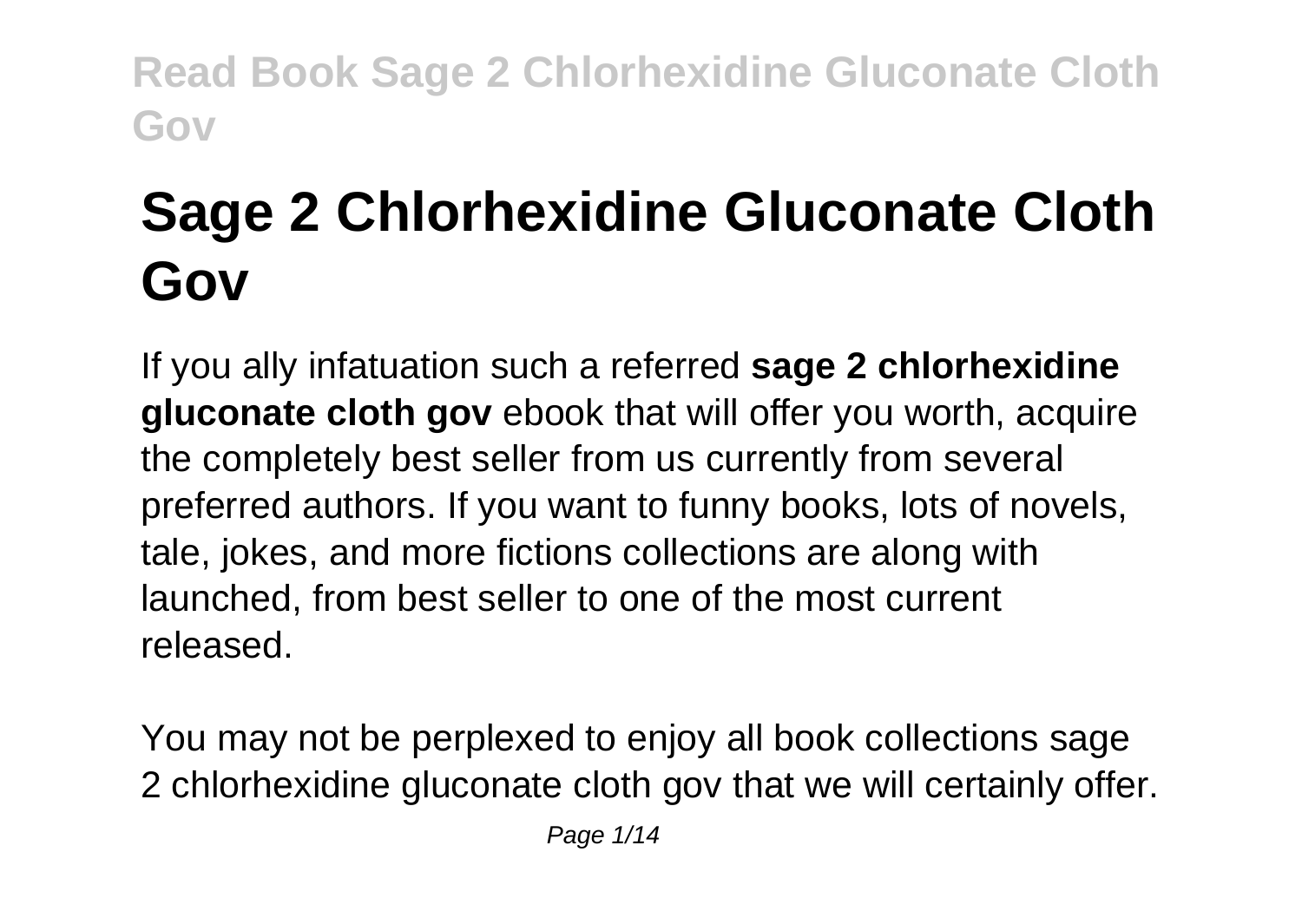It is not all but the costs. It's about what you dependence currently. This sage 2 chlorhexidine gluconate cloth gov, as one of the most working sellers here will completely be along with the best options to review.

Free-eBooks download is the internet's #1 source for free eBook downloads, eBook resources & eBook authors. Read & download eBooks for Free: anytime!

### **SAGE 2 Chlorhexidine Gluconate Cloth Preoperative Skin ...**

Ultra-soft toothbrush contains nylon bristles to gently remove Page 2/14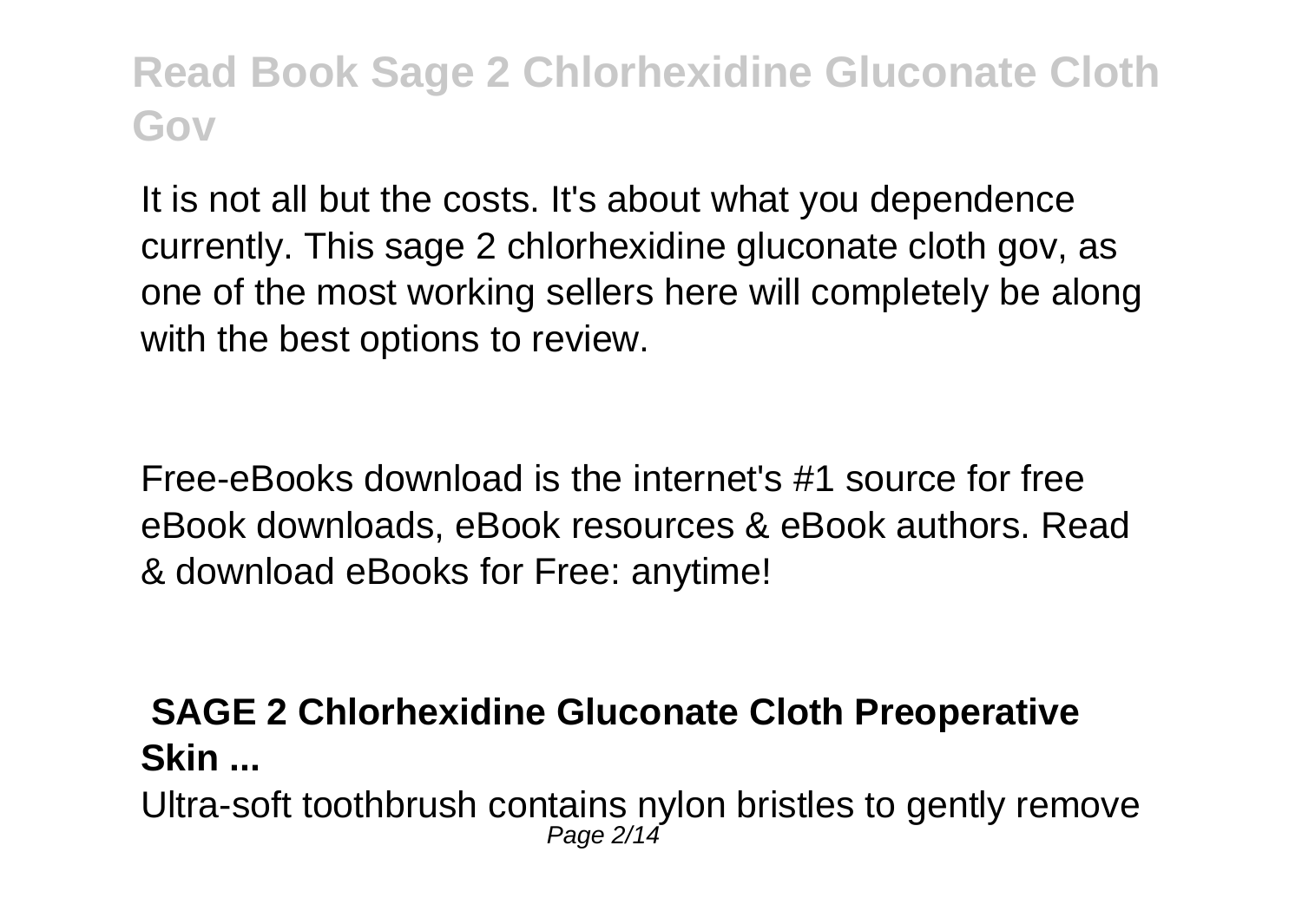plaque, debris, and oral secretions Skin Prepping (2% Chlorhexidine Gluconate\* Cloths) The solution remains on the skin to provide antimicrobial activity for up to 6 hours and is effective against a broad spectrum of microorganisms to include MRSA, VRE, and Acinetobacter

### **DailyMed - CHLORHEXIDINE GLUCONATE cloth**

Home > Preoperative care > 2% Chlorhexidine Gluconate Cloths. Left Menu. Browse by Category: 2% Chlorhexidine Gluconate Cloths ... Sage 2% Chlorhexidine Gluconate (CHG) Cloths. Price: \$8.47. Item #: 9707 - View Details. Shop All Products. Rinse-free bathing; Incontinence skin care & underpads.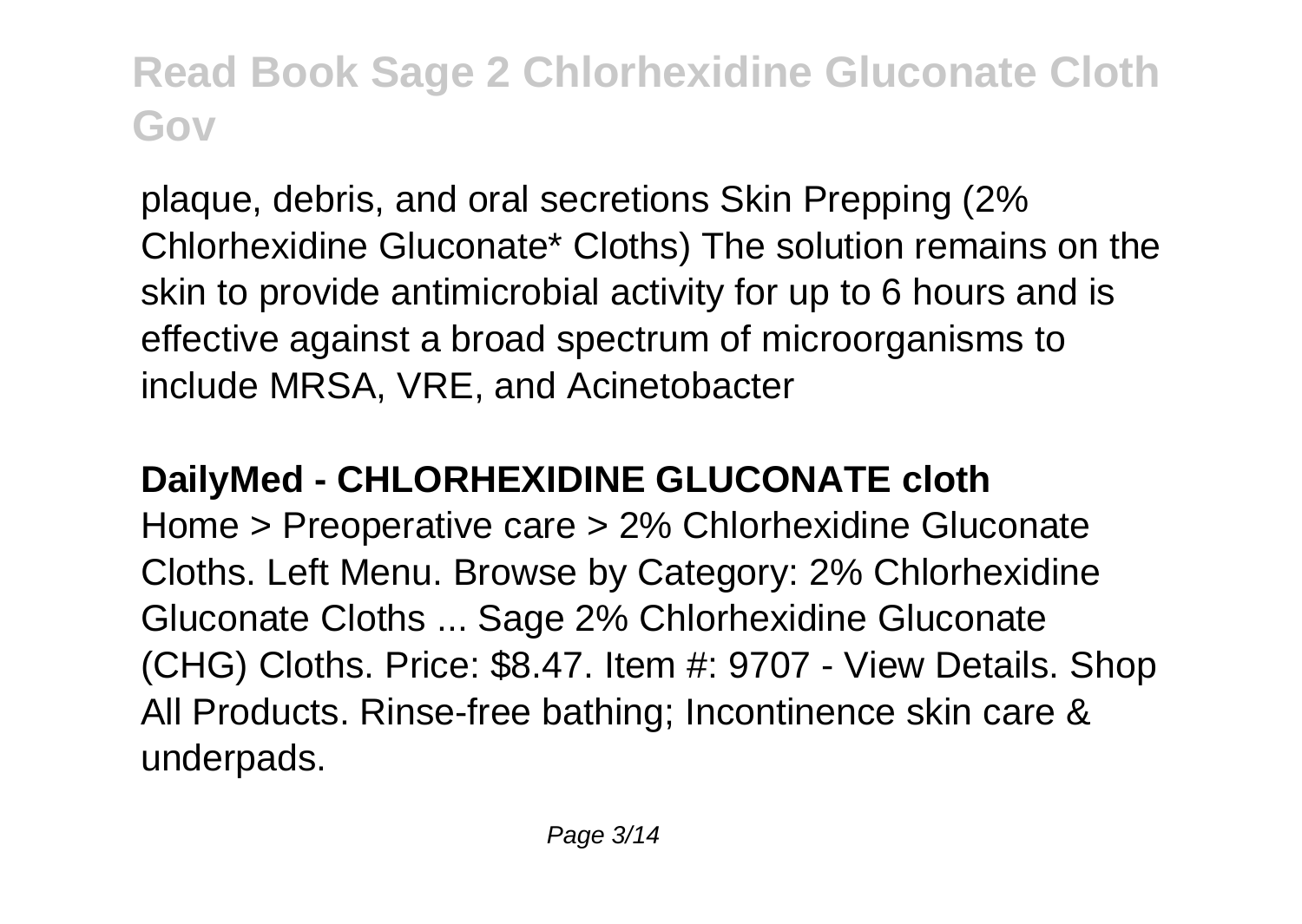### **Sage 2% Chlorhexidine Gluconate Cloths at HealthyKin.com**

Sage 2% Chlorhexidine Gluconate (CHG) cloths are the first and only FDA-approved, alcohol-free applicator cloths designed for easy patient preoperative skin preparation, and are effective against...

### **Sage 2 Chlorhexidine Gluconate Cloth**

Sage 2% Chlorhexidine Gluconate (CHG) Cloths\* Bacteria on the skin puts your patients at risk Preventing infection is a real challenge.

#### **Reduce Surgical Site Infection Risk with Pre-Op Prepping** Page 4/14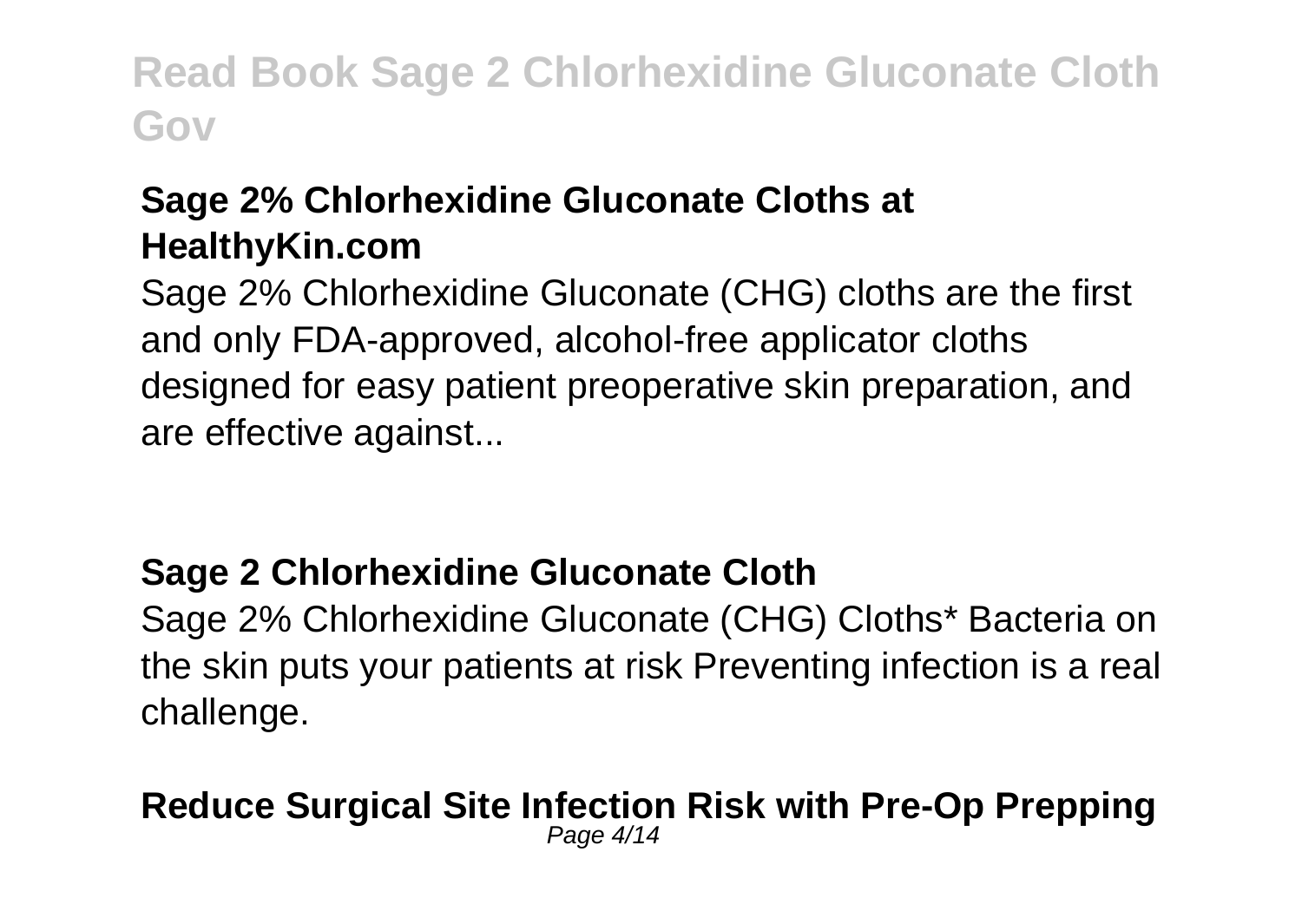**...**

How To Use The CHLORHEXIDINE GLUCONATE (CHG) Disposable Cloths Prepping Your Skin The Night Before Surgery • Shower or bathe thoroughly. • Wait two (2) hours after your shower or bath. • DO NOT apply any lotions, creams, moisturizers, or deodorants. • After two (2) hours have passed, follow the instructions below: \*\*\* USE BOTH SIDES OF CLOTH FOR FULL EFFECTIVENESS / CLEANLINESS \*\*\*

### **Chlorhexidine (CHG) Lawsuit | Lawyer, Attorney**

Why is DailyMed no longer displaying pill images on the Search Results and Drug Info pages? Due to inconsistencies between the drug labels on DailyMed and the pill images Page 5/14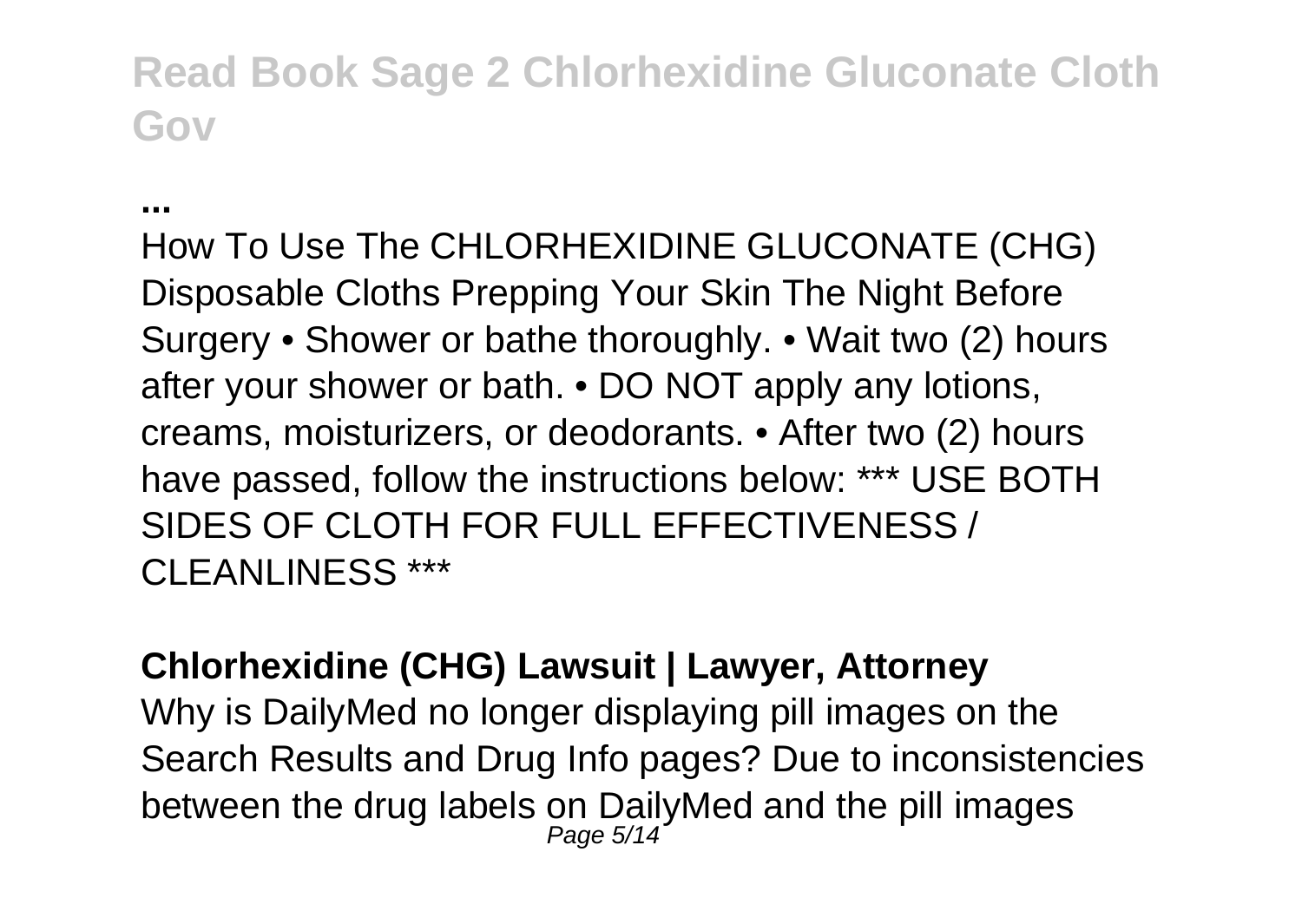provided by RxImage, we no longer display the RxImage pill images associated with drug labels.. We anticipate reposting the images once we are able identify and filter out images that do not match the information provided in ...

### **Chlorhexidine Facts: Sage® 2% Chlorhexidine Gluconate Cloths**

Sage 2% Chlorhexidine Gluconate (CHG) Cloths are premoistened with an FDA-approved antiseptic solution to help reduce bacteria on the skin before surgery. The rinsefree formula stays on the skin and is trusted by nurses to help reduce the risk of developing an SSI. Antiseptic solution helps reduce bacteria on the skin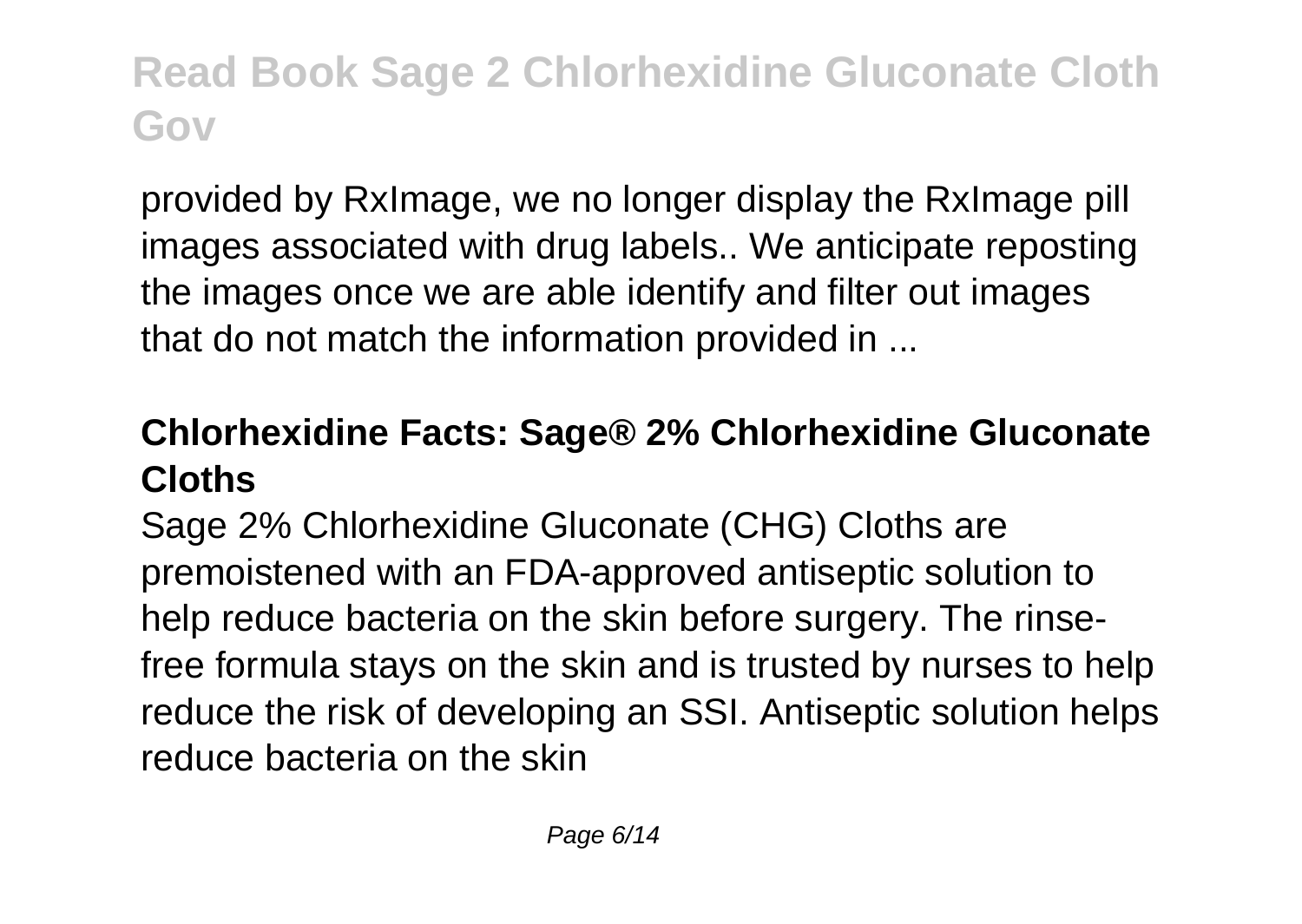### **2% Chlorhexidine Gluconate Cloths - Shop Sage Products**

Find many great new & used options and get the best deals for 9x SAGE 2 Chlorhexidine Gluconate Cloth Patient Preoperative Skin Preparation at the best online prices at eBay! Free shipping for many products!

**Sage 2% Chlorhexidine Gluconate (CHG) Cloths** Sage 2% Chlorhexidine Gluconate Cloths from HealthyKin.com effectively clean while allowing CHG to uniformly cover the area to be prepped. Fast acting, broadspectrum and alcohol-free, the formula stays on skin for maximum persistence. The innovative, rinse-free formula also remains active in the presence of blood and other organic Page 7/14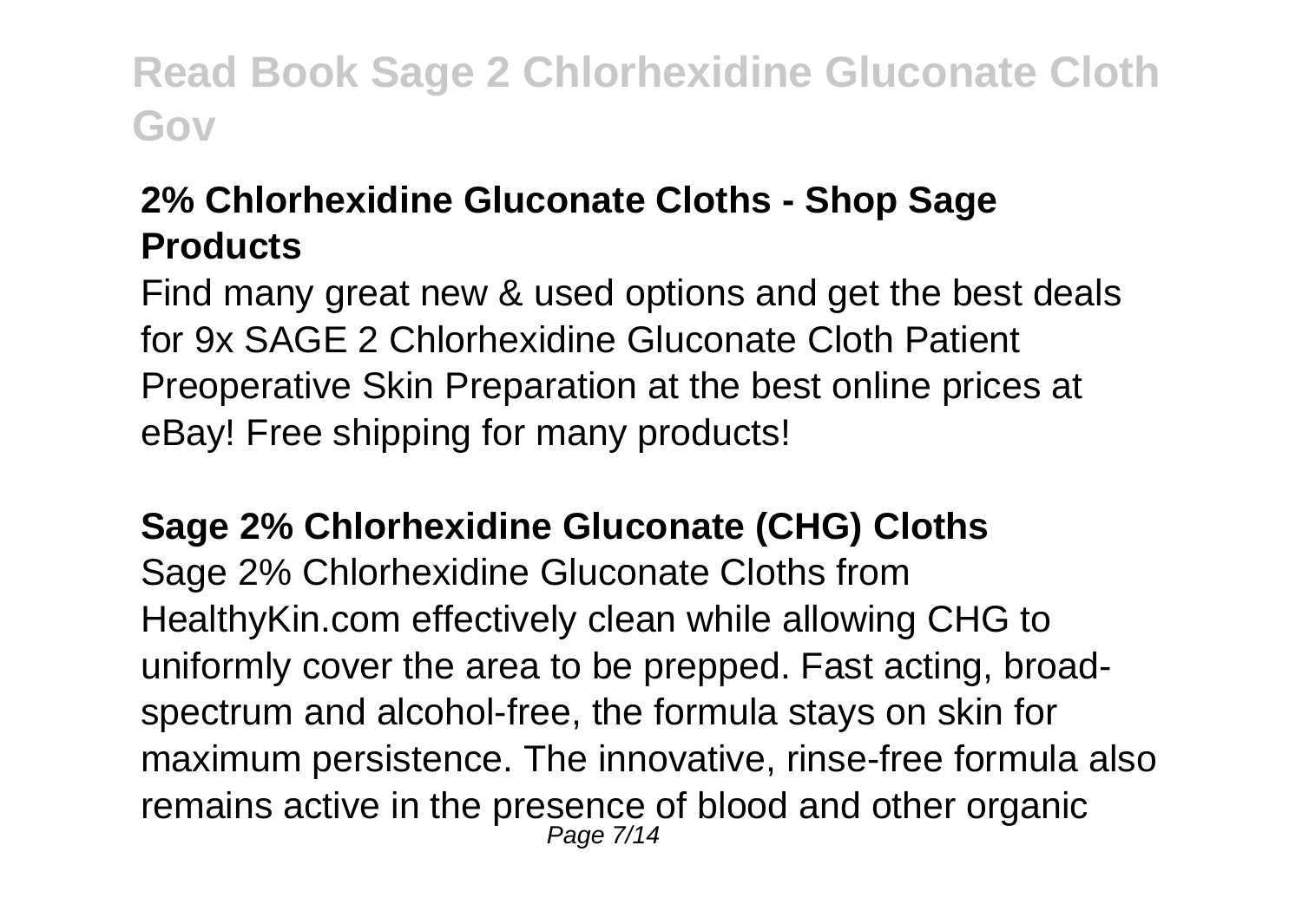matter

**Sage 2% Chlorhexidine Gluconate Cloth 7-1/2" x 7-1/2 ...** Sage 2% Chlorhexidine Gluconate (CHG) Cloths are an easy way you can take charge of your presurgical care and reduce your risk of developing a surgical site infection (SSI). 2 individually wrapped packages with 2 cloths per package, 7.5" x 7.5" applicator cloth

#### **Amazon.com : sage 2% chlorhexidine gluconate cloth (2**

**...**

Sage 2% CHG Cloths One of the most popular skin antiseptic wipes is the 2% Chlorhexidine Gluconate (CHG) Cloth sold by Sage Products (Stryker). It is used on a patient's "Nose to Page 8/14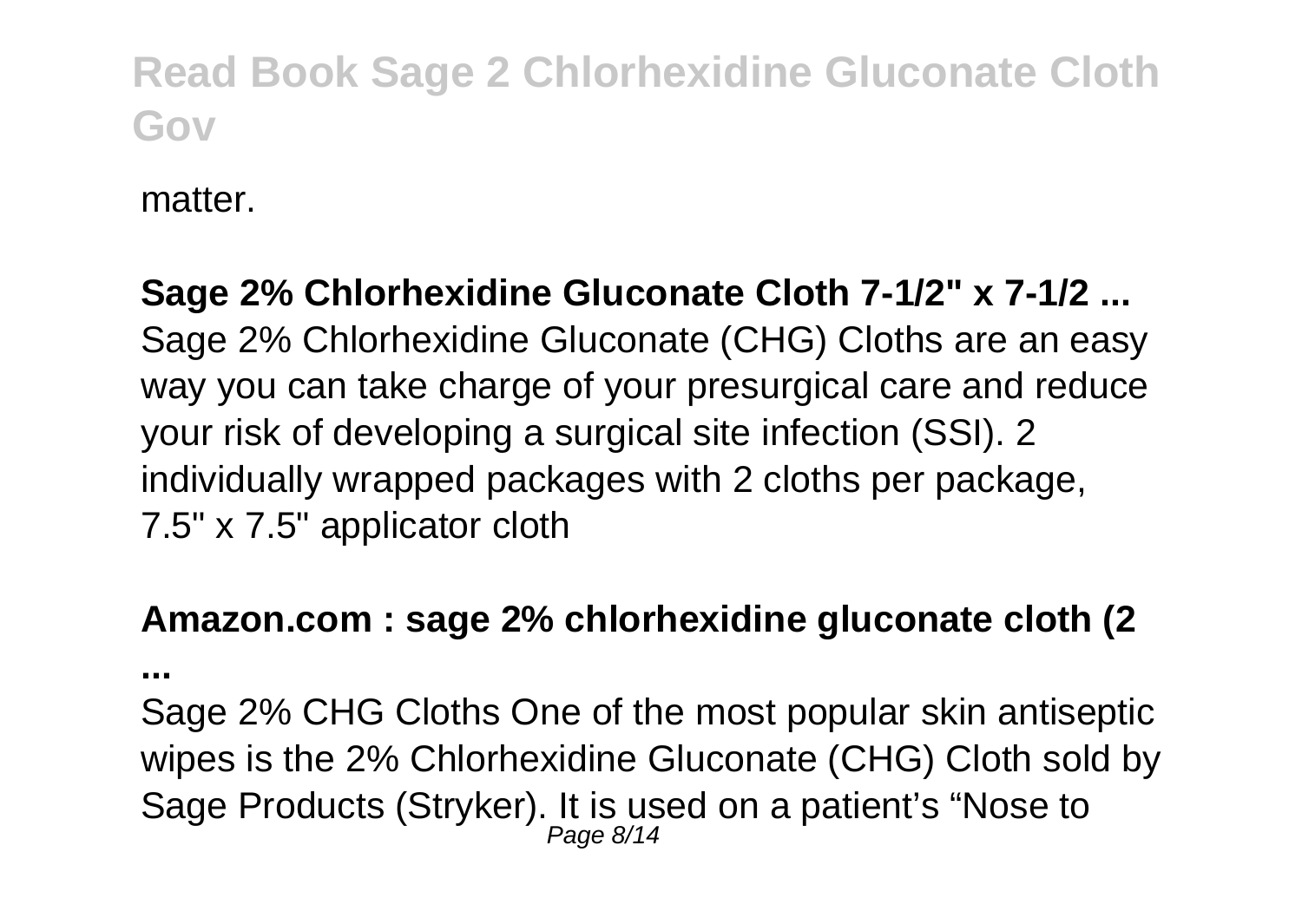Toes" before a surgery to help reduce the risk of Surgical Site Infections (SSI). Other Chlorhexidine Skin Antiseptic **Products** 

### **Sage 2% CHG Cloths**

Preoperative Prep Cloths with 2% CHG by Sage Products These 2% chlorhexidine gluconate cloths provide rapid bactericidal action against a broad spectrum of microorganisms They significantly reduce the number of micro-organisms on intact skin Demonstrate continued antimicrobial activity for up to 6 hours after application

#### **Sage 2% Chlorhexidine Gluconate (CHG) Cloths\*** Sage 2% Chlorhexidine Gluconate\* Cloths Not all CHG cloths Page 9/14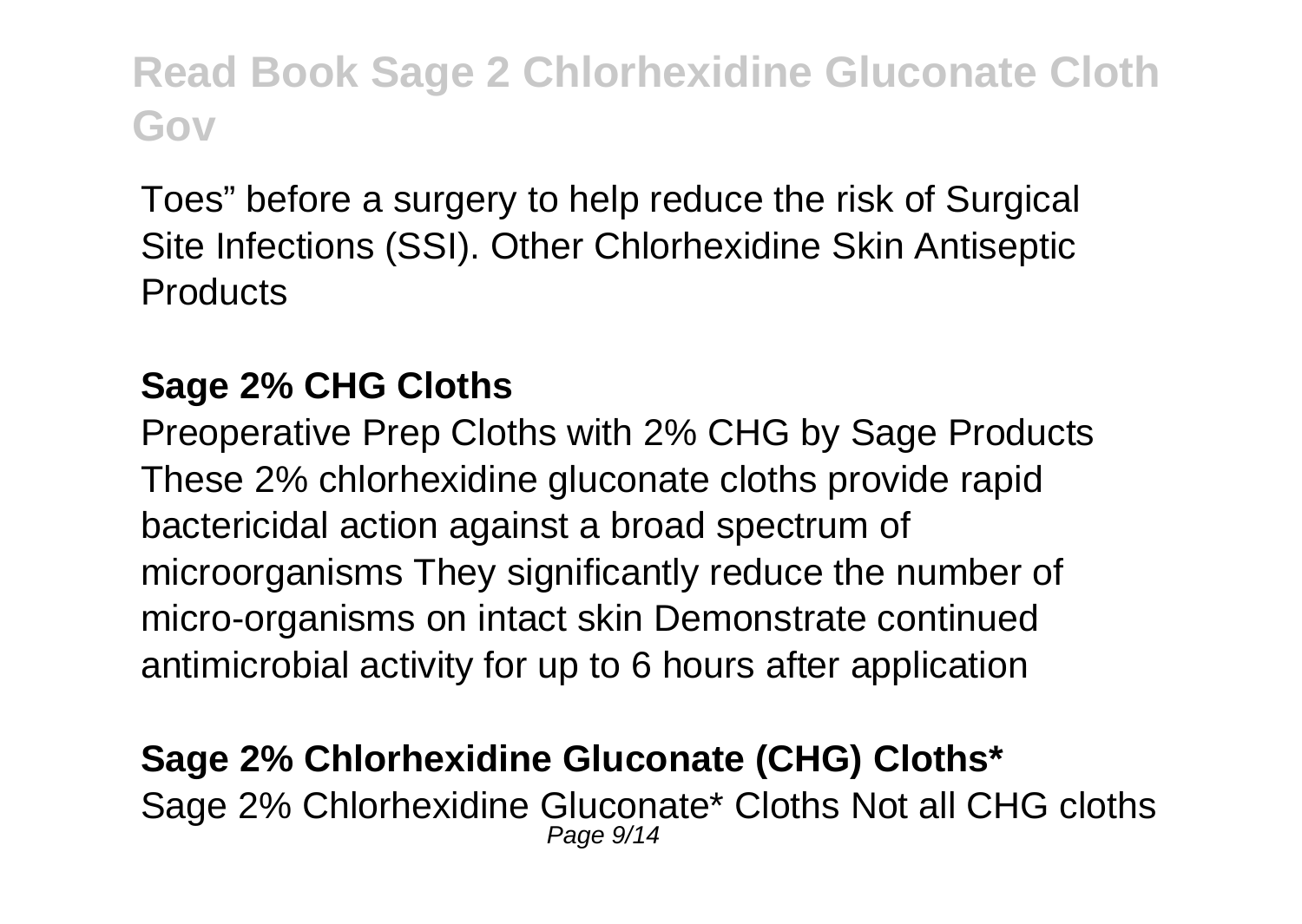are created equal. Our easy-to-use CHG cloths are fastacting, broad-spectrum, and alcohol-free. They help provide a uniform dose to the skin (500mg of CHG per cloth) and our 2% CHG stays on your patient's skin up to 6 hours after application to address bacteria and drive outcomes.

**9x SAGE 2 Chlorhexidine Gluconate Cloth Patient ...** Cloths, Preoperative Bathing: ReadyPrep 2% Chlorhexidine Gluconate (CHG) Preoperative Bathing Cloths, 2 Cloths / Pack, 3 Packs / Set, 16 Sets / Case 16/CS MSC098CHGH

**Sage 2% Chlorhexidine Gluconate (CHG) Cloths | Stryker** Sage 2% Chlorhexidine Gluconate (CHG) Cloths are an easy way you can take charge of your presurgical care and reduce Page 10/14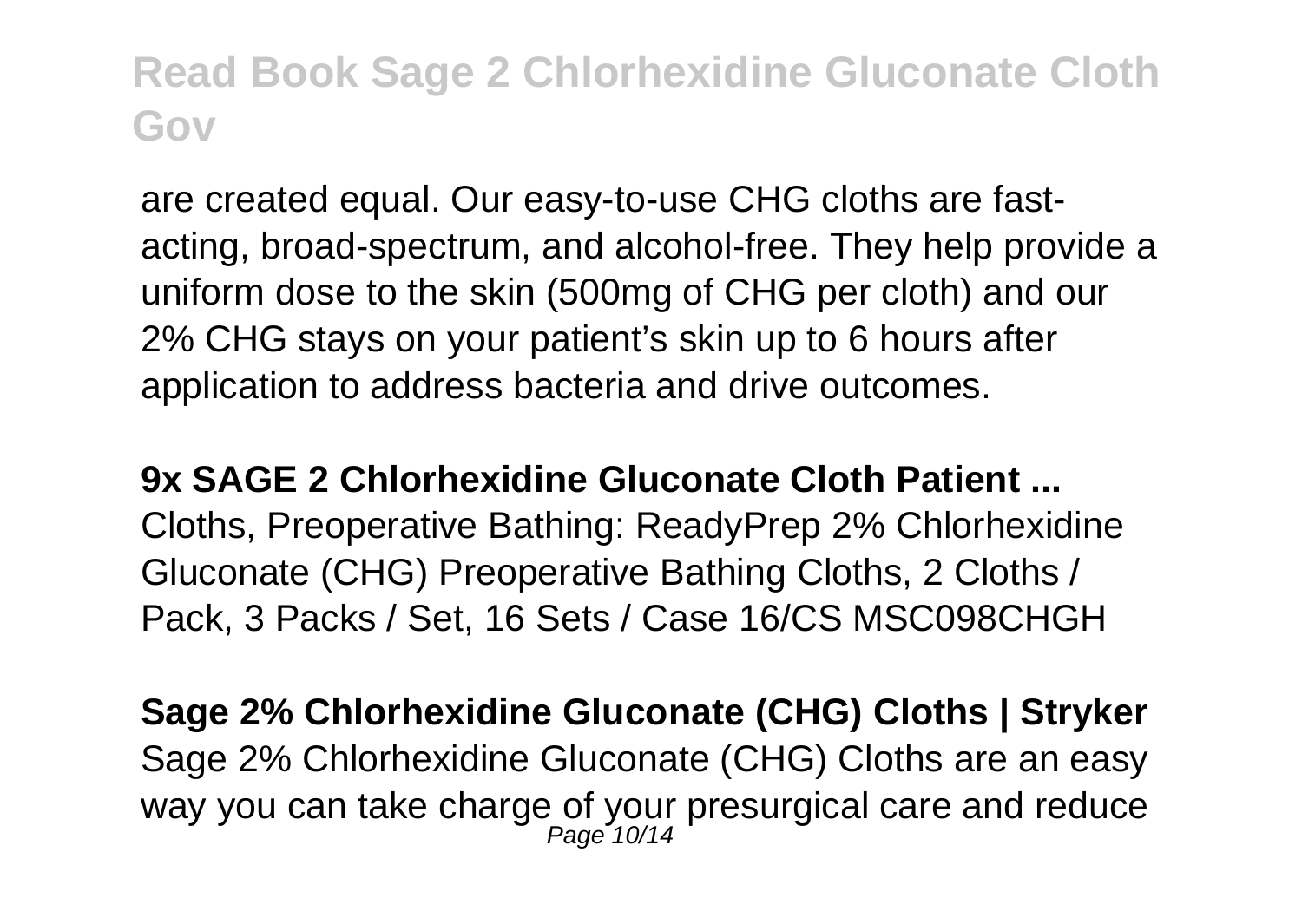your risk of developing a surgical site infection (SSI).

#### **Sage 2% Chlorhexidine Gluconate Cloth - gov.uk**

Sage 2% Chlorhexidine Gluconate Cloths - Pack of 2 Sage 2% Chlorhexidine Gluconate Cloths Sage 2% CHG Cloths contain a rinse-free solution for effective skin antisepsis and persistence for up to 6 hours after application. Features: Item Model Number: 9705 Cloth Size: 7-1/2 x 7-1/2 Inch Rinse-Free, Alcohol-Free, Latex-Free.

### **Amazon.com: Sage 2% Chlorhexidine Gluconate (CHG) Cloths ...**

Sage 2% CHG Cloths address multidrug resistant organisms (MDROs) on the patients' skin ? a known risk factor for SSIs.1 Page 11/14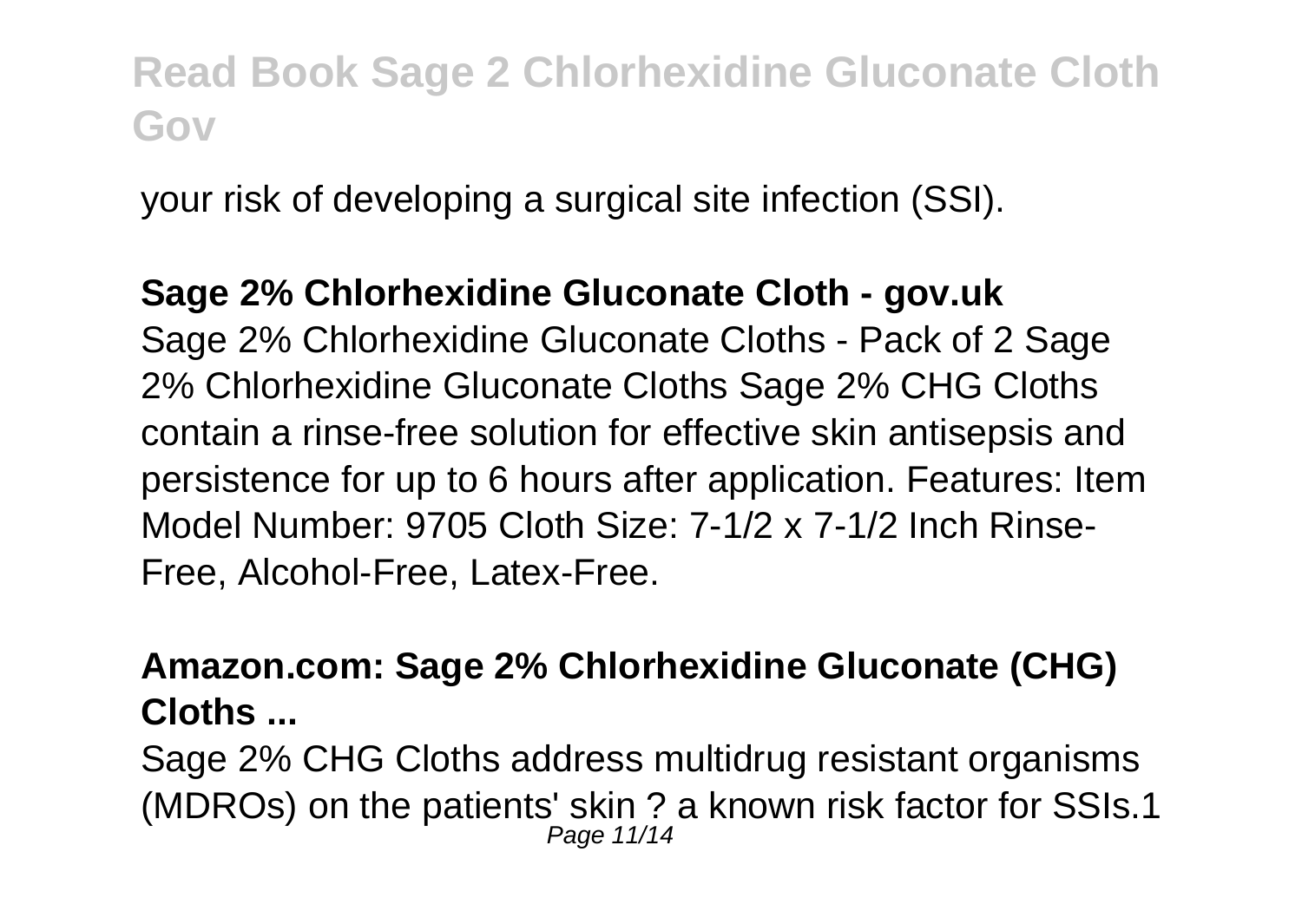Sage's innovative rinse?free, alcohol?free formula is designed for early preop prep. It stays on the skin for maximum persistence. The cloth consistently delivers a uniform dose of CHG, unlike other soaps and solutions.

**How To Use The Chlorhexidine Gluconate Wipes** CHLORHEXIDINE GLUCONATE: CHLORHEXIDINE GLUCONATE: 2%: CLOTH;TOPICAL: Over-the-counter: None Yes: Yes: Approval Date(s) and History, Letters, Labels, Reviews for NDA 021669. Original Approvals or Tentative Approvals. Action Date Submission ... SAGE PRODS : READYPREP CHG ...

#### **Drugs@FDA: FDA-Approved Drugs** Page 12/14